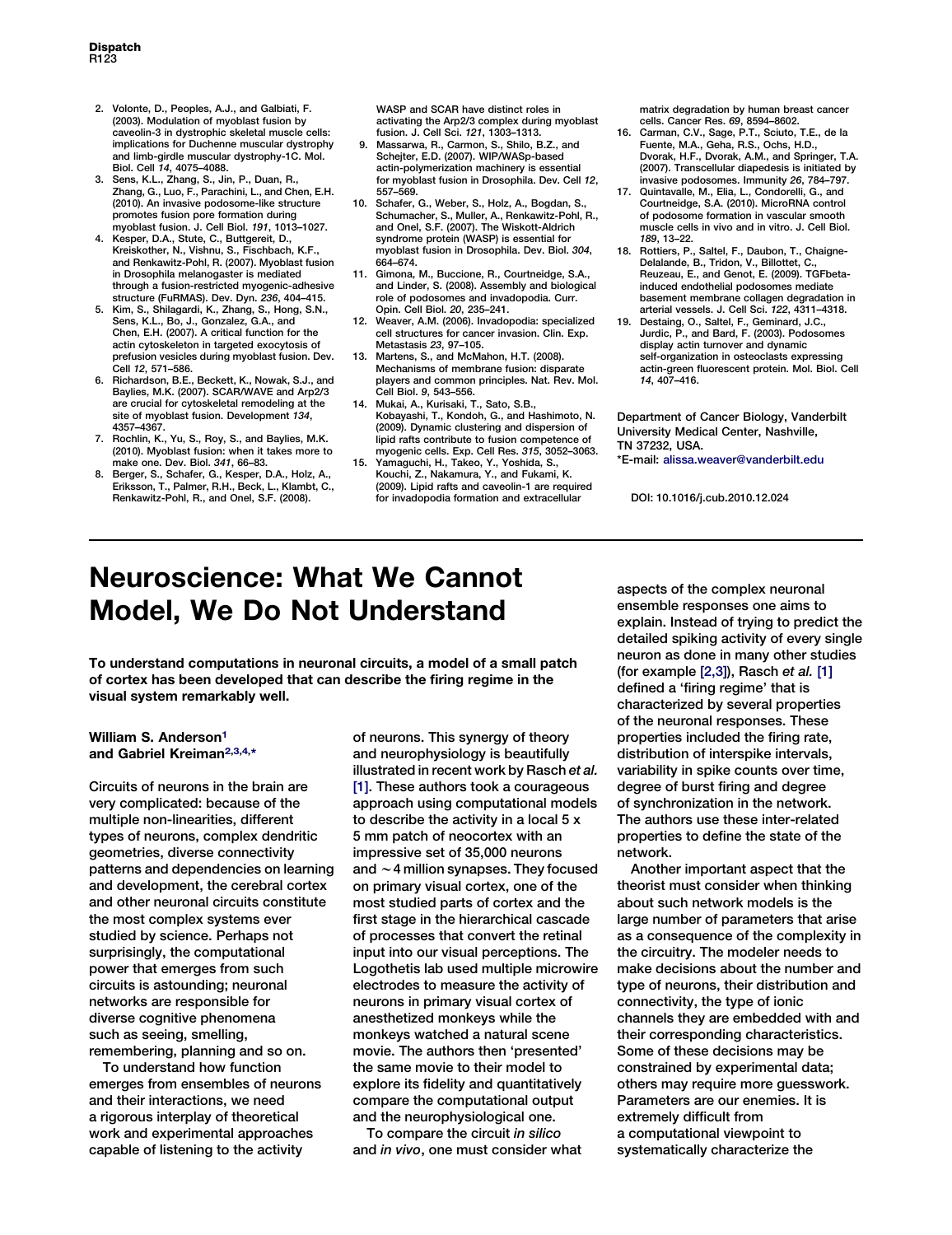<span id="page-1-0"></span>whole parameter space. For convex optimization problems, one can tune and optimize each parameter separately, but it is often difficult to assess whether the problem at hand is convex or not. In high-dimensional spaces, the curse of dimensionality makes itself evident. Rasch et al. [1] start by approximating parameters by intelligent estimation based on existing data taken from the literature. Remarkably, without tuning parameters, the model does not perform too badly and the computational circuit is a reasonable approximation to the empirically defined firing regime.

Rasch et al. [1] went on to turn knobs here and there to examine the sensitivity and robustness of the model to different variables and assumptions. By tuning parameters, the authors were able significantly to improve the fit to the experimental data and, more importantly, along the way, they discovered specific knobs that are more relevant to influence the model output. Specifically, key parameters included the relative synaptic weights of excitatory to inhibitory neurons [4] and the relative weighting of the patchy long-range connections (which were reduced to avoid pathologic oscillatory behavior). The model was also quite sensitive to certain channel conductance parameters, specifically NMDA, and surprisingly  $GABA_B$  with its relatively slow dynamics. Many modelers have actually ignored this conductance in more complex and detailed simulation studies [\[5\]](#page-2-0), and Rasch et al. [1] contend that it might improve the fit to obtain realistic firing rates by providing longer lasting and non-linear qualities to the firing rates of the inhibitory cell component.

In the same way that all roads lead to Rome, there may be multiple different ways to build a network with similar output properties. In a landmark study, Prinz and colleagues [\[6\],](#page-2-0) and subsequently several other groups, showed that different combinations of intrinsic neuronal properties as well as connectivity patterns can lead to the same properties at the network level. In a similar vein, Rasch et al. [1] discovered robustness in the output to a large number of knobs and parameters in their model. In other words, quite distinct combinations of parameters can lead to the same firing regime.

How well does the model approximate the statistical fingerprint or firing regime of primary visual cortex? Rasch et al. [1] elegantly evaluated the answer to this question by comparing the differences between the model results and the experimental data to the variability across recordings from the same electrodes, across different repetitions of the movie stimulus or across recordings from different individual monkeys. Neurophysiological recordings in cortex typically show a significant degree of variability across repetitions, neurons and monkeys; much has been written and discussed about this variability (for example [\[7,8\]\)](#page-2-0). The difference between the best model and the neurophysiological responses was about as large as the difference between different physiological recordings in response to the same movie (in terms of the firing regime). In other words, given two sets of data describing the ten statistical properties that defined the firing regime, it would be difficult to discriminate which one came from the model and which one came from the monkey.

In addition to the importance of this work to characterizing and understanding the principles underlying the behavior of complex neuronal circuits, computational models of this sort can also help understand abnormal patterns of activity in cortex. One example of this type of effort is the ongoing effort to understand epilepsy through computational models. Neuronal synchrony occurs readily in densely interconnected model networks [\[5,9,10\]](#page-2-0). Because synchronous neuronal firing is so easily produced, many authors have examined this as evidence of pathology or even representations of seizures in computational models [\[5,11,12\]](#page-2-0). Likely to avoid this pathologic behavior, Rasch et al. [1] imposed a strong constraint on the modeled system: it must reproduce the sparse and at times irregular firing behavior of the experimental (albeit anesthetized) animal preparation. Rasch et al. [1] allude in their comments to an important limitation to this approach: given this form of optimization into the 'computational advantageous regime', it is not clear that the model could subsequently reproduce long range

oscillatory behavior similar to the alpha rhythm in the resting awake state. Thus, in addition to helping us characterize the firing regimes of cortex and the mechanisms by which neuronal circuits lead to these regimes, the type of computational modeling used by Rasch et al. [1] can help us translate this understanding to investigate conditions of clinical relevance.

The instructive work of Rasch et al. [1] highlights many of the key challenges ahead. What is the 'appropriate' level of abstraction to build models in neuroscience? Should we build models with many parameters to take into account ever more realistic aspects of the biology [\[13\]](#page-2-0) or should we consider 'toy models' that aim to extract the key principles of neuronal networks [\[14\]?](#page-2-0) Should we aim to predict the spike timing of every neuron with millisecond precision or rather to characterize more global aspects of the network behavior? To take a simple analogy, the accuracy in predicting how an object moves may benefit from considering a model that includes friction, object shape, object material and how/when/where forces are applied among other variables. However, a single parameter model that ignores many of these variables and assumes point masses (force = mass x acceleration) may take us a long way towards generalization and understanding. The theoretical physicist Richard Feynman famously wrote: ''What I cannot create, I do not understand.'' Similarly, theoretical efforts and computational models constitute essential requirements to understand the function of complex circuits of neurons. Stay tuned, plenty of exciting theoretical and computational work ahead.

## **References**

- 1. Rasch, M., Schuch, K., Logothetis, N., and Maass, W. (2010). Statistical comparison of spike responses to natural stimuli in monkey area V1 with simulated responses of a detailed laminar network model for a patch of V1. J Neurophysiol., epub ahead of print.
- 2. Keat, J., Reinagel, P., Reid, R.C., and Meister, M. (2001). Predicting every spike: a model for the responses of visual neurons. Neuron 30, 803–817.
- 3. David, S.V., and Gallant, J.L. (2005). Predicting neuronal responses during natural vision.
- Network 16, 239–260. 4. Mazzoni, A., Panzeri, S., Logothetis, N.K., and Brunel, N. (2008). Encoding of naturalistic stimuli by local field potential spectra in networks of excitatory and inhibitory neurons. PLoS Comput. Biol. 4, 1–20.